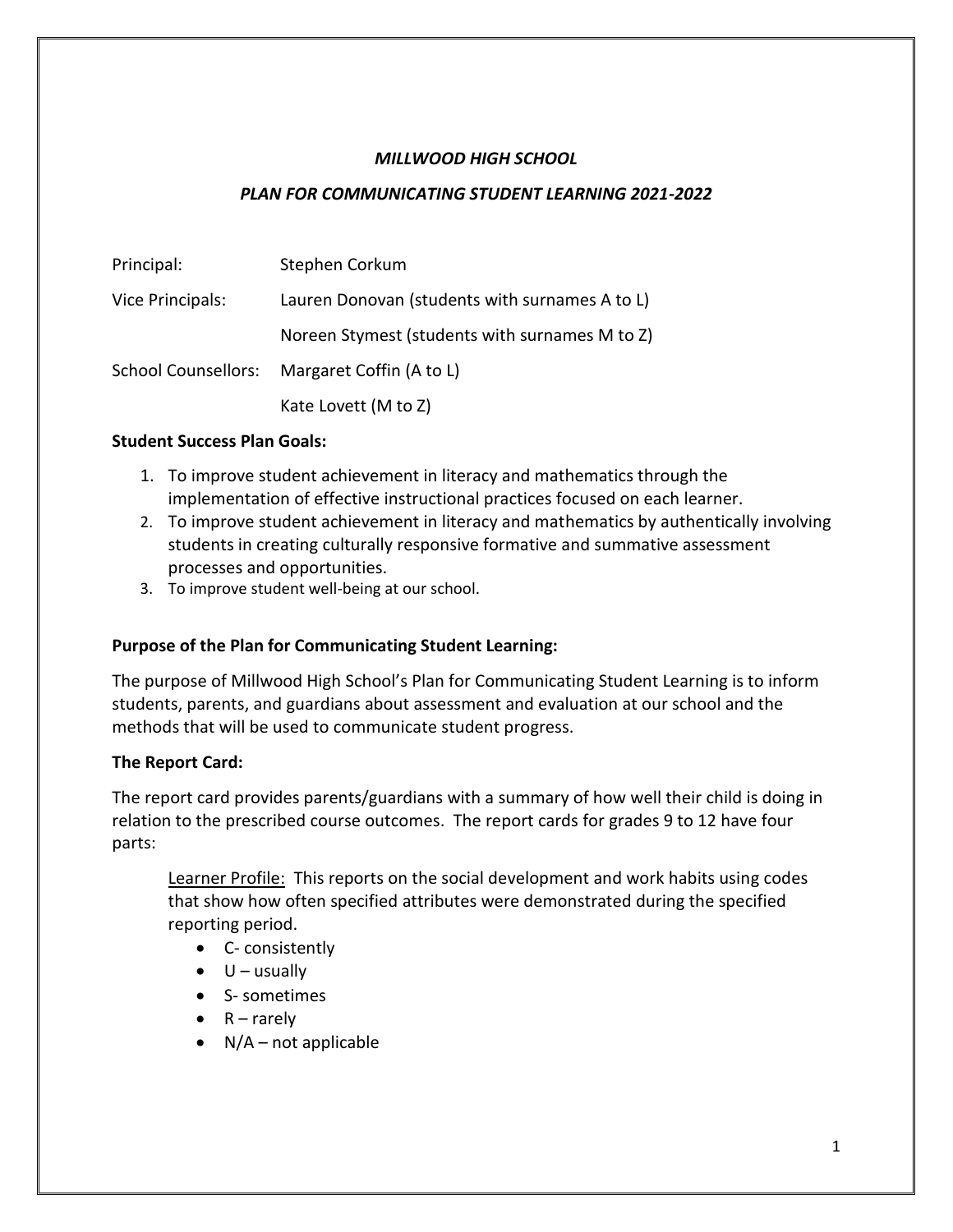Attendance: This shows the number of days that a student was absent from school. Parents/guardians receive automated daily telephone calls when a student has an unexcused absence from school; the report card provides another summary of this information.

Course comments: The comment is a short summary of how well the student has performed academically in relation to the outcomes. Comments are usually a summary of student strengths and a recommendation for continued learning.

Grades: A numerical grade is given for students in grades 9 to 12, and this grade represents academic achievement for the course during the specified reporting period. Grades are based on evidence that is gathered about student achievement in a variety of ways. This evidence is collected over time and includes, but is not limited to, work products, conversations, and observations.

#### **Grades and corresponding descriptors:**

90-100% - Demonstrates *excellent* understanding and application of concepts and skills in relation to the learning outcomes.

80-89% - Demonstrates *very good* understanding and application of concepts and skills in relation to the learning outcomes.

70-79% - Demonstrates *good* understanding and application of concepts and skills in relation to the learning outcomes.

60-69% - Demonstrates *satisfactory* understanding and application of concepts and skills in relation to the learning outcomes.

50-59% - Demonstrates *minimal* understanding and application of concepts and skills in relation to the learning outcomes.

Below 50% - Has not met minimum requirements of the course.

CL – Credit lost as per provincial Attendance Policy. This policy does not apply during this school year.

INS – Insufficient evidence to report on achievement of the expected learning outcomes.

IP – In Progress denotes that there are remaining course requirements to be met.

WD – Withdrawn from course.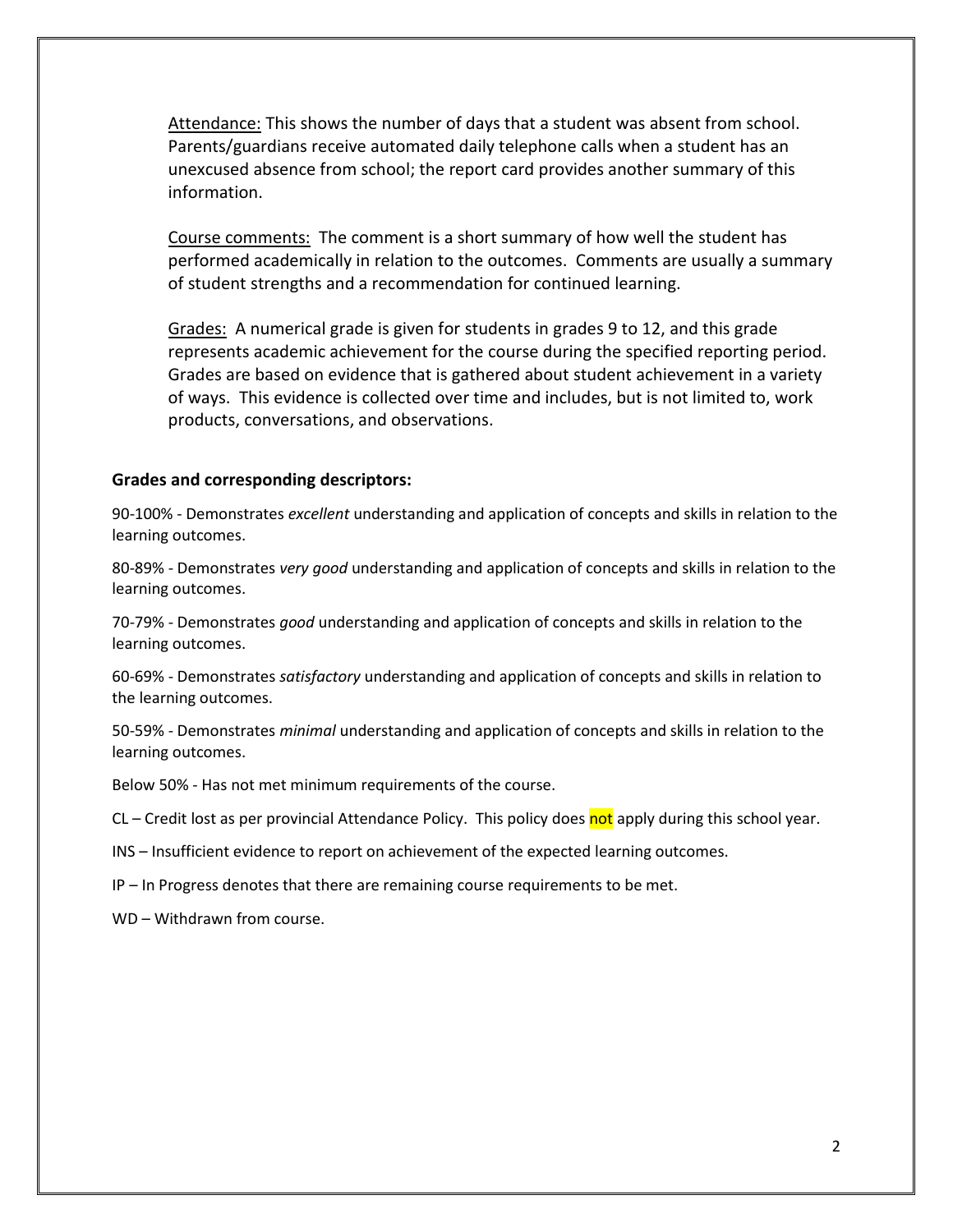#### **Reporting periods during the school year:**

There will be four reporting periods for this academic year, and reports will be distributed in November, February, April and June.

Parents and guardians are encouraged to monitor their child's progress regularly by logging into PowerSchool (the student information system). If you would like to have more information about how to access this website, please call the school at 902 864-7535. This web-based information system will allow parents and guardians to access course outlines, assessment and evaluation information, grades, upcoming assignments, and track attendance. Teachers update their PowerSchool records by the first school day of every month.

There are certain courses offered over the entire school year in 2021-2022. As a result, the November and April reporting periods provide a snapshot of the overall grade for the course. With four distinct reporting periods this year, comments will be provided on the February report card as well as the June final report card.

#### **Communication:**

Examples of formal communication include, but are not limited to, the annual report to the community, course outlines on PowerSchool, curriculum nights, parent-teacher meetings, and the report card. Other means of communicating with parents and guardians include school website, teacher website, emails and telephone calls. School staff will make every effort to reply to emails and telephone messages within two school days.

We at Millwood High School believe in the importance of effective communication between home and school.

#### **Important dates this school year:**

| November 15 to 25     | Midterm report cards distributed electronically by Nov. 25th           |
|-----------------------|------------------------------------------------------------------------|
| Thursday, November 25 | Parent-teacher virtual meetings.                                       |
| Thursday, January 20  | Exams for Nova Scotia Virtual School courses.                          |
| January 24 to 27      | Senior-high exams.                                                     |
| Friday, January 28    | Assessment and evaluation day. No classes.                             |
| Monday, January 31    | Semester Two begins.                                                   |
| February 1 to 10      | Report cards distributed electronically by Feb. 10th.                  |
| Thursday, April 28    | Parent-teacher virtual meetings.                                       |
| April 19 to 28        | Midterm reports distributed electronically by April 28 <sup>th</sup> . |
| Wednesday, May 4      | AP English 12 Literature and Composition Exam 8am start.               |
| Friday, June 17       | Exams for Nova Scotia Virtual School courses.                          |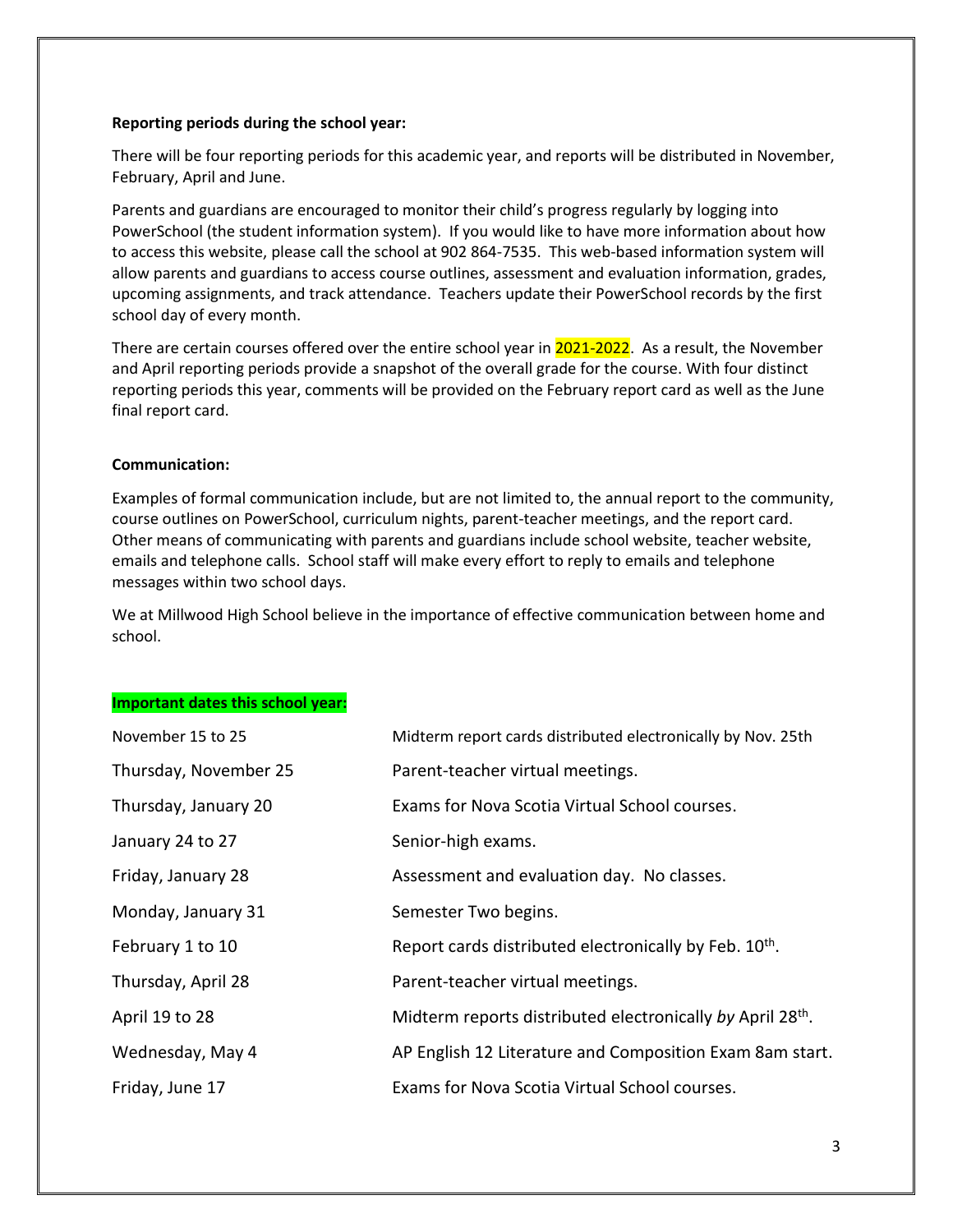| June 21 to 27      | Senior-high exams.                                            |
|--------------------|---------------------------------------------------------------|
| Tuesday, June 21   | NS Provincial Exam in English 10.                             |
| Wednesday, June 22 | NS Provincial Exam in Math 10.                                |
| June 28 and 29     | Assessment and evaluation days. No classes.                   |
| Thursday, June 30  | Last day of school - report cards distributed electronically. |

### **Terminology related to assessment, evaluation and learning:**

Assessment – the process of gathering information about student achievement with a view to increase student success in meeting the outcomes and to inform teaching practice.

Assessment tools – ways of collecting information include (but not limited to) checklists, experiments, in-class assignments, interviews, performances, presentations, conversations, portfolios, rubrics, self-assessments, surveys, tests, quizzes, exams, and projects.

Evaluation – the process that a teacher uses to analyze, reflect upon and make a judgement based on summative assessment data.

Expected learning outcomes – goal statements about teaching and learning as prescribed by the provincial department of Education and Early Childhood Development.

Formative assessments – take place during the class time and throughout a term or semester. The purpose of "assessment for learning" or formative assessments is to show growth over time, determine a student's needs, plan next steps in instruction and provide descriptive feedback to students on their learning.

Individual Program Plan (IPP) – requires extra planning with changes to the Public School Program's outcomes which could include the addition or deletion of outcomes. This may include deleting outcomes, adding general curriculum outcomes at different and specific levels, adding behavioural or social outcomes.

Provincial assessments – these are the large-scale assessments that take place across the province at the end of certain courses. Examples include: Nova Scotia Provincial Exams for Math 10, Math 10 at Work, and English 10.

Program adaptations – extra provisions or support provided to a student but no changes have been made to the Public Schools Program (PSP) outcomes.

Summative assessment – these are the assessments that take place at the end of a learning period and are often referred to as "assessment of learning". The purpose of summative assessments is to determine the extent to which learning has occurred.